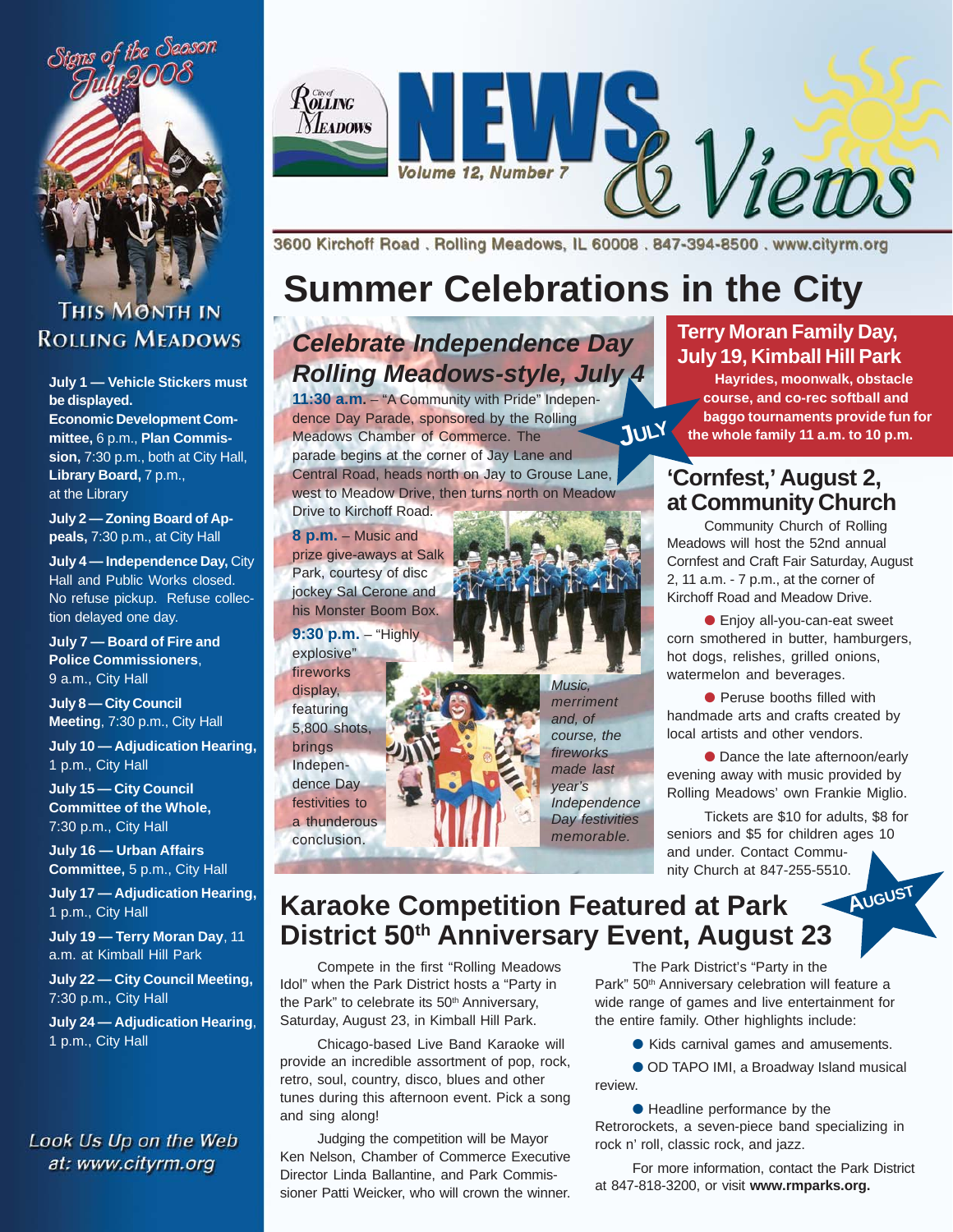## **Public Works' Al Steinhoff Retires After 34 Years**

An honorary motorcade with police escort shuttled Public Works' Street Maintenance Superintendent Al Steinhoff to work on May 23. It was Steinhoff's last day on the job, exactly 34 years and three days after he first joined the Public Works Department's Street Division.

Steinhoff's retirement marked the end of a career devoted to serving the City and its residents. A Mayoral Proclamation recognizing May 23 as "Al Steinhoff Day" in Rolling Meadows commended Steinhoff for his "outstanding dedication and service" and demonstration of "old school values and work ethic."

"Al was a stickler for doing things right the first time," recalls John Gaddini, who worked with Steinhoff his entire career. "He hated to do things twice. That bugged the heck out of him."

Steinhoff demanded excellence and

### **Your Property Tax Dollars at Work**

**Property tax revenues comprise just 23% of the City's General Fund – which covers vital services such as police and fire protection, and funds the City's Public Works, Community Development and Administrative Departments.**

**Since 2000, the City's share has dropped from \$1.31 to .72 per \$100 of assessed valuation, Finance Director Jim Egeberg reports.**

**"Ongoing economic development helps create diversified revenue streams that allow us to lessen our reliance on property taxes to fund City services," Egeberg explains. "This financial security has helped us**

**reduce the burden on residents and offer one of the lowest tax rates in the northwest suburbs."**

3.9% Other WHERE 9.7% City of Rolling Meadows taxing Districts DO TAX DO LARS 6% Park District **The man example of the more of the company**  $60?$ THE UNITE D STATES OF AMERICA 8274 8395 J  $3.9%$  $\overline{2}$ Harper<br>College 37% School District 15  $1.3%$ **VE DOMAN CON**  $\sqrt{D}$ Township  $0.1%$ 4% 26.2 High School Districts 211 & 214 Northwest Library Mosquito 7.5% Cook County Abatement

professionalism from himself and those around him. "If he told you to be at a particular job site at 7 a.m., you'd be there 10 minutes early," Gaddini adds. "If you showed up even 30 seconds late, he'd

envy of the northwest suburbs. Steinhoff has supervised those efforts since 1980.

"I remember snow storms so intense I couldn't see two feet in front of the plow," he says. "It doesn't matter. You keep going and



*Public Works employees surrounded Al Steinhoff (center) for a warm retirement luncheon sendoff, also attended by his children and grandchildren.*

tell you to go home."

Assistant Public Works Director Bob Hartnett says Steinhoff's commitment to serving the City made those around him better employees.

"Al's number one priority was to get the job done, and that was contagious," Hartnett explains. "The fact that he was older than most of us, and had a lot more experience, made him a sort of 'fatherfigure' to us all."

"More like a drill sergeant," Gaddini adds with a laugh.

Steinhoff's career with Public Works may one day be the stuff of legend. Years ago, as a member of the Refuse Division, he suffered a deep cut on his leg when a garbage bag filled with broken glass spilt open. After a trip to the hospital and 15 stitches, Steinhoff ignored the doctor's advice and returned to work to complete his route.

Steinhoff's toughness and dedication produced results for City residents. Case in point: Rolling Meadows' snow removal operations have long been the

let the adrenaline pull you through. We won't wait until a storm passes or starts to diminish before starting to plow. That is a major inconvenience to residents."

"Al could always be counted on to provide first-class service at all hours of the day," Public Works Director Fred Vogt says. "Day or night, he's been the driving force behind the City's efforts to completely clear the streets and make driving easier for our residents.

Steinhoff, known affectionately as "Albatross" by his fellow Public Works employees, referred to the City's employees as "one big family" throughout his career. His devotion to serving residents and businesses was matched only by his concern for his fellow team members.

"If you needed help, either at work or away from work, Al was always there to lend a hand," 23-year Public Works employee Dan Seveska says. "Years ago, as I was saving to buy a house, Al helped me out by assigning me to any additional work projects that were available. He helped me become a homeowner, and I'm forever grateful to him for that."

Steinhoff's fellow employees still get a chuckle when talking about him. For example, he had a tendency to refer to the Internet as "the Interstate" and, despite his 6'5", 220-lb size, was afraid of mice.

"We like to get a laugh at his expense sometimes, but the bottom line is that Al's a great friend who will be sorely missed here at Public Works," Gaddini says.

Steinhoff, who served in Vietnam, continues to serve as a member of the City's Veterans Committee.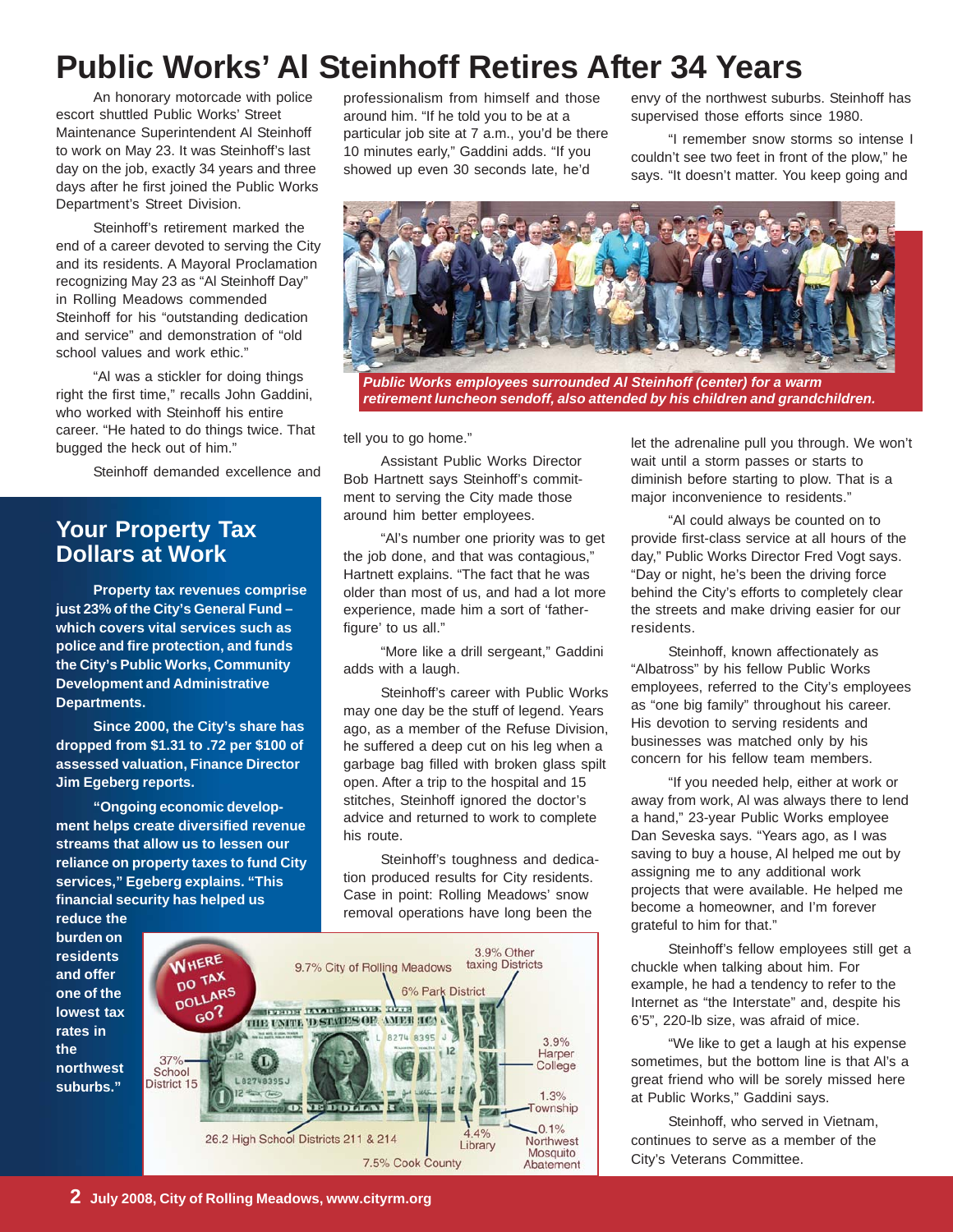## Why We Have to Redefine Downtown By TOM MELENA, CITY MANAGER

An economic development colleague of mine used to say, "It seems as though we're always fighting the marketplace. Just as soon as we've finished creating something new and exciting, it's no longer viable." That's the way we might look at downtown Rolling Meadows.

Our downtown was planned as the City's retail center. It was also a spiritual center, with a church at the corner of one of the main retail intersections. That's an idea that was great when we were a small community 40 years ago, but it won't work today. The City's retail center has moved to the area of Golf and Algonquin Roads. Like it or not, we have to redefine downtown to suit a changed market.

The trend we are using as a model for our downtown of the future is sometimes described as neotraditional. It is new *and* old. This model for downtown is walkable, just as downtowns used to be. It is friendly and seeks to engender an environment where folks will meet and greet one another. It is vertical mixed use, with retail stores on the

first level and residential units above, as we have done in the Riverwalk development.

To be successful, this downtown model needs a large residential

component. We now have 500 residential units within one-quarter mile of downtown's core center point, marked by the McDonald's restaurant on one

side of Kirchoff and the Harris Bank on the other. Redevelopment of the old Dominick's site might add 300 additional residential units. As we approach 1,000 downtown residential units, we will have the customer base the unique new retailers we want to attract need to build successful businesses.

The former Dominick's site is no longer viable for a large retail store. When Dominick's opened there, the store was doing \$25 million a year. After Dominick's opened a second store at Euclid and Quentin, it cut the downtown store's volume by 20 percent. As Wal-Mart, Sam's Club and

Meijer opened at Golf and Algonquin, Dominick's volume fell to half of what it had been.

Big box retail won't work there anymore. Those retailers look for a traffic count of 40,000 to 50,000 cars per day minimum, nearly twice that of Kirchoff Road.

The community surrounding downtown Rolling Meadows has a great deal to offer. Like to have a day's entertainment filled with pageantry and excitement? Arlington Park is right here. Looking for a golf game? Courses are all around us. For health care, we're right next to world-class hospitals. Shopping? Golf and Algonquin is

*The trend we are using as a model for our downtown of the future is sometimes described as neotraditional. It is new* and *old.*

It can be hard for people to accept the inevitability of change. The City's former Mayor, Tom Menzel, often said, "Change is inevitable, but growth is optional. In Rolling Meadows, we plan on growing." It is in that spirit that we have redefined the vision for downtown.

We know it will take time to redevelop downtown Rolling Meadows to serve the many people attracted by a neotraditional style of living. I'm sure we'll still be working on downtown Rolling Meadows 20 years from now.

waiting. The largest mall in the Chicago area is right next door, and so is a brand new convention center. The international airport is only eight miles away. Education? Choose between Olivet, DePaul, Harper, Roosevelt, or the Northern Illinois University campus at Hoffman Estates.

We are receptive to every reasonable proposal that will help redevelop a downtown of the future for people looking for a vibrant city center offering ample opportunities to live, work, play, and shop—all without using the high-priced gasoline required to move a car these days.

### **City Council Approves Recruitment Profile of Next City Manager**

City Council has approved a recruitment profile outlining the qualifications required of applicants to succeed Tom Melena as City Manager, when he retires at year-end, after more than seven years on the job.

Announcements of the opening were placed in professional and other appropriate publications and Internet sites by the end of June. Applicants who respond to the job announcement before the August 8 deadline for submitting resumes will receive a copy of the profile. The City's professional recruiting consultants, The PAR Group, Lake Bluff, created the profile after completing interviews with the Mayor, Aldermen, City department heads, community representatives, and the public.

A Master's degree in Public Administration or Business Administration is highly desired in the City's next Manager, according to the profile. Strong general management, economic development, and fiscal management skills are important. Outstanding organizational skills, plus proven interpersonal communication and well-developed writing skills are required.

The new Manager should bring seven to ten years experience "and a record of achievement as a City Manager or Assistant City Manager or comparable senior manager in a full-service, quality oriented community of similar complexity and economic diversity," the profile says. It stresses creating a vision for the future, knowledge of economic development and business promotion, financial management and budgeting, and "rethinking organizational processes to assess the most effective structure, and

the ability to identify and make changes when needed."

The Manager should be "articulate and an effective communicator, someone who is 'easy to talk with' and has good listening skills…desirous of working and living in a community of cultural and economic diversity and life styles."

It is a long list of required education, professional experience, management style and traits. One of the shortest entries is this one: "Be apolitical but be politically savvy and astute."

It also outlines the City's expected challenges and opportunities, internal and external, within the first year of the new Manager's tenure and longer term. The entire profile is available on PAR Group's Website at **www.pargroupltd.com**.

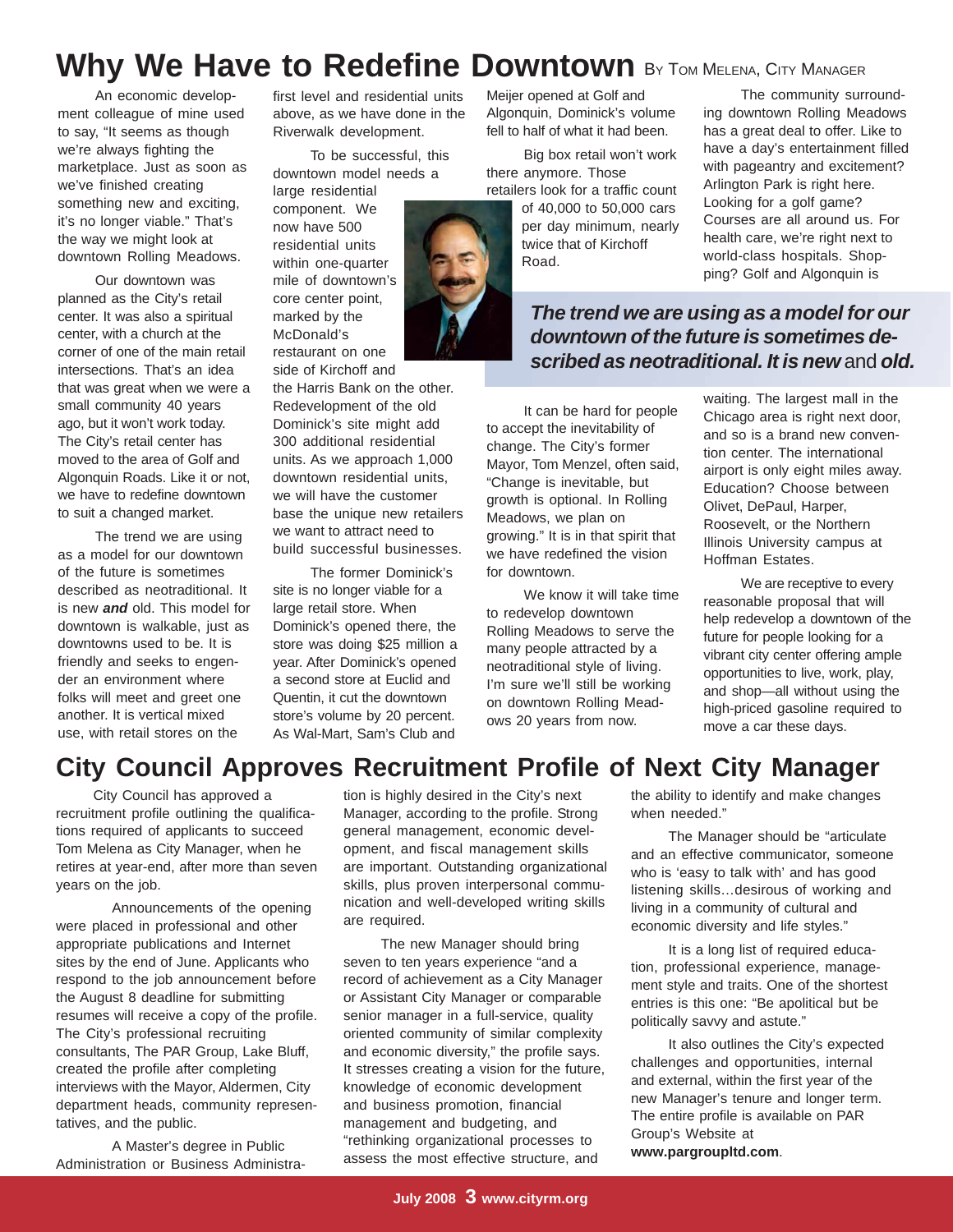## **Geographical Information System Helps City Monitor Utility Assets**

A two-month project to develop a water meter inventory database that links to the City's Geographical Information System (GIS) will help the Public Works Department use electronic record-keeping to monitor the status of the City's 6,500 water accounts, Facilities Maintenance Superintendent Don Wenzel reports.

The new database, the result of a collabo-

rative effort by professionals from the Public Works, Finance and Information Technology (IT) Departments, catalogs the size, serial number, age and physical location of every water meter throughout Rolling Meadows. This information helps the City gauge water usage as tracked by individual meter readings, which will improve operational efficiencies as Public Works crews determine water meter maintenance and replacement schedules.

"The information

GIS provides will help us increase efficiency,' Wenzel explains. "Instead of embarking on a staggered, City-wide replacement program every 10 years, we can identify potentially inaccurate readings, send crews out to investigate and, if required, replace individual meters."

Accessing information via GIS may be instantaneous, but compiling the information on 6,500 water meters for GIS use was an intensive process. Senior Accountant Melissa Gallagher worked with Public Works, IT and the City's accounting software provider to integrate data from numerous sources into one program that could be easily "imported" to the GIS utility.



*The GIS sample map at right shows details the intersection of Kirchoff Road and Owl Lane.*

#### one foot.

Data provided by GIS offers Public Works an updated "ledger" of these assets, helps professionals quickly respond to situations such as a broken water main, and improves the accuracy of digging projects often required for new developments.

## 'Green' Tip **Fuel Saving Tips Help Protect Environment, Residents' Pocketbooks**

With residents feeling the pinch at the gas pump, consider these tips to reduce fuel consumption:

● Observe Speed Limits – The faster you drive, the more fuel you use. Driving at 65 mph as opposed to 55 mph, for example, increases fuel consumption by 20%.

Driving at 75 mph increases consumption by another 25%.

● Avoid Unnecessary Idling – Turn off the vehicle's engine if you anticipate a lengthy wait. No matter how efficient a vehicle is, idling gets drivers zero miles-pergallon and pollutes the air.

● Keep Tires Properly Inflated – Underinflated tires can increase fuel consumption by 6%.

● Anticipate Driving Situations – During city driving, acceleration consumes nearly 50% of the energy required to power a vehicle. Go easy on the gas pedal and avoid sudden stops.

### **Fire Station 16 Modernization Complete**

**Culmination of a \$300,000 modernization project for Plum Grove Fire Station (Station 16) has created a completely new interior configuration that makes better use of existing space and enhances the ability of Fire Department personnel to coordinate operations.**

**The renovation plan reflects Plum Grove Fire Station's important role in the Fire Department's comprehensive strategy to effectively prepare for future fire protection needs. The new Station 16 layout allows the Department to consolidate its Training Division operations under one roof.**

**"Logistically, it is much easier to coordinate Department operations when everyone is in the same building, as opposed to being on opposite sides of the City," Fire Chief Ron Stewart explains.**

**Other improvements include conference rooms and larger workspaces for Department training seminars, a new entrance/reception area, and modern facilities for the Fire Prevention Bureau.**

**"The Fire Prevention Bureau is an important aspect of the Department's proactive fire prevention program," Chief Stewart adds. "Bureau inspectors verify that buildings across the City meet code requirements, making Rolling Meadows a safer community in which to work and live. Modernized facilities will make the Bureau more effective in carrying out its mission."**

**The recently completed remodeling project followed construction of a new dormitory facility in 2007, which increased Station 16's maximum capacity by 20%.**

Gallagher explains. "We had to filter each piece of data to ensure that it was compatible with the GIS format."

> GIS uses computer hardware, software and geographic data to offer detailed, computergenerated schematics pinpointing the location of the City's utility assets to within

"The challenge

was to incorporate these diverse pieces of information – serial numbers, meter size, type, etc. – into one platform,"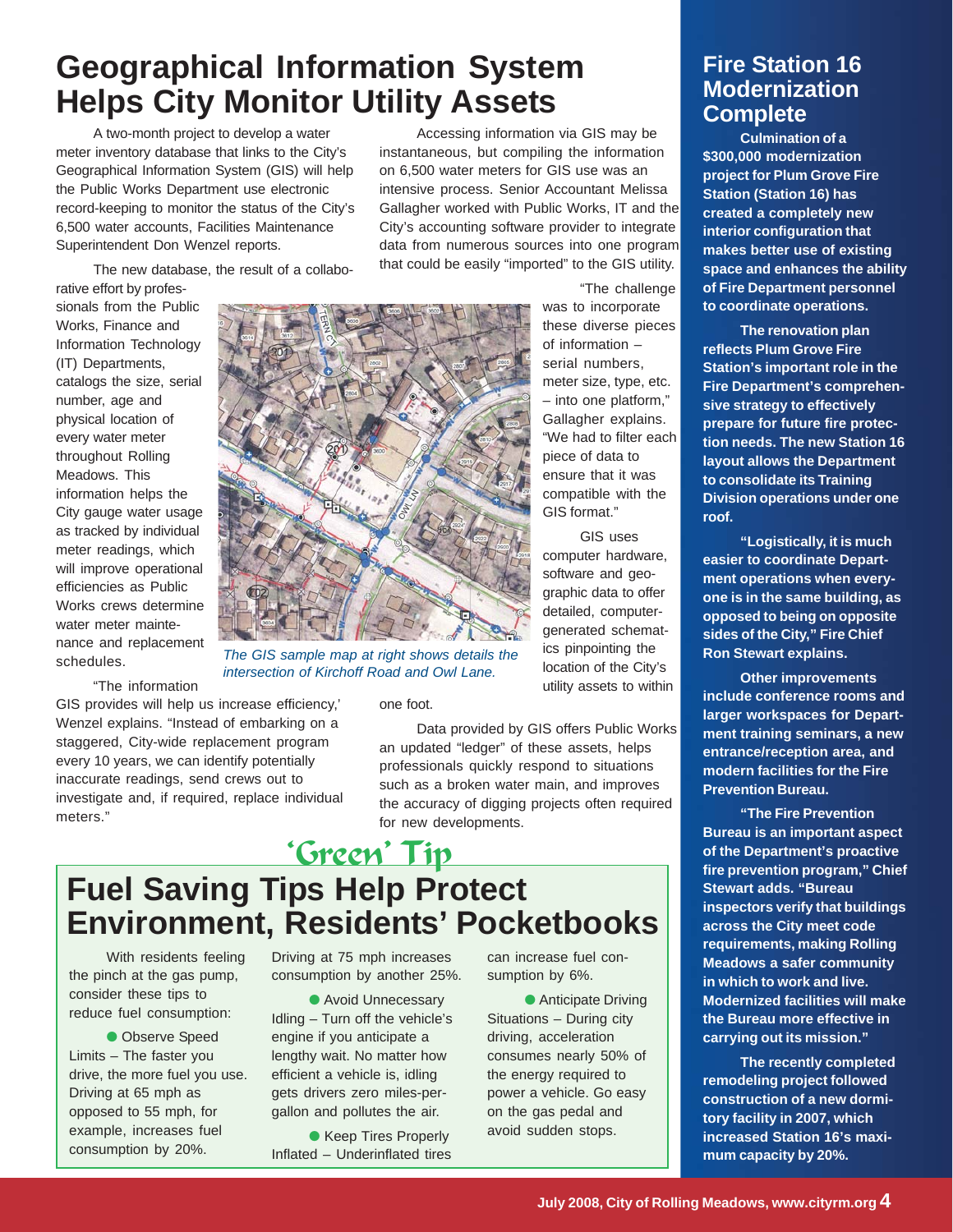## **City Remembers Its Veterans At Annual Memorial Day Ceremony**



*Alderman Tom Rooney (left) gave the invocation, benediction, and an inspiring speech about the importance of a name during a memorable Memorial Day program. It began with*

*a parade featuring the Rolling Meadows High School Mustangs marching band (upper right).*

*Pictured at right are families remembering their own, children enjoying the parade, and the Rolling Meadows Police Honor Guard (far right).*







## **Memorial Day Weekend Inferno Demonstrates Importance of Fire Safety**

A major residential fire in the Winthrop Village subdivision over Memorial Day weekend underscores the importance of fire safety and the need for working smoke detectors.

First responders to the fire's location discovered a townhouse completely engulfed in flames that rose nearly 30 ft. into the air. Realizing that the structure was a complete loss, firefighters immediately turned their attention to containing the fire and preventing the fire from spreading to neighboring homes.

With mutual aid assistance from 12 area fire departments, crews were able to prevent fire damage to additional homes and extinguish the fire.

The home had working smoke detectors and, fortunately, everyone escaped without harm.

Fire Chief Ron Stewart says the fire – the third major residential blaze to occur in Rolling Meadows over the past year – offers a vivid reminder of the need for fire safety awareness.

"This fire serves as a clear indicator of how quickly fire can spread. Early detection by smoke detectors is critical to providing enough time for residents to get out of a home where a fire has started," he explains.

The Fire Department urges all residents to:

● Install working smoke detectors on each level of the home;

● Test smoke detectors once per month;

● Replace batteries in smoke detectors at least twice per year.

● Prepare a fire escape plan as part of a home's overall safety plan.

"These simple steps can literally mean the difference between life and death," Chief Stewart adds.

Residents who would like to learn more about fire safety may contact the Fire Department at 847-397-3352.

### **New Exhibit Honors Park District's 50th Anniversary**

**Historical Society members have unveiled a new exhibit at the Rolling Meadows Historical Museum to commemorate the 50th Anniversary of the Rolling Meadows Park District.**

**The exhibit's centerpiece is a display of vintage rod puppets used in "Opera in Focus" presentations, which were hosted by the Park District in the 1990s. Museum guests may also view scores of original documents, scrapbooks and photographs that tell the story of the Park District's first 50 years.**

**The exhibit will run through August, when the Park District celebrates its 50th Anniversary with a community-wide "Party in the Park," Saturday, August 23, at Kimball Hill Park.**

### **Visit the Rolling Meadows Historical Museum**

*Wednesdays, 10 a.m. – 2 p.m.*

*Sundays, 1 – 4 p.m.*

*For more information, contact the Rolling Meadows Historical Society at 847-577-7086.*